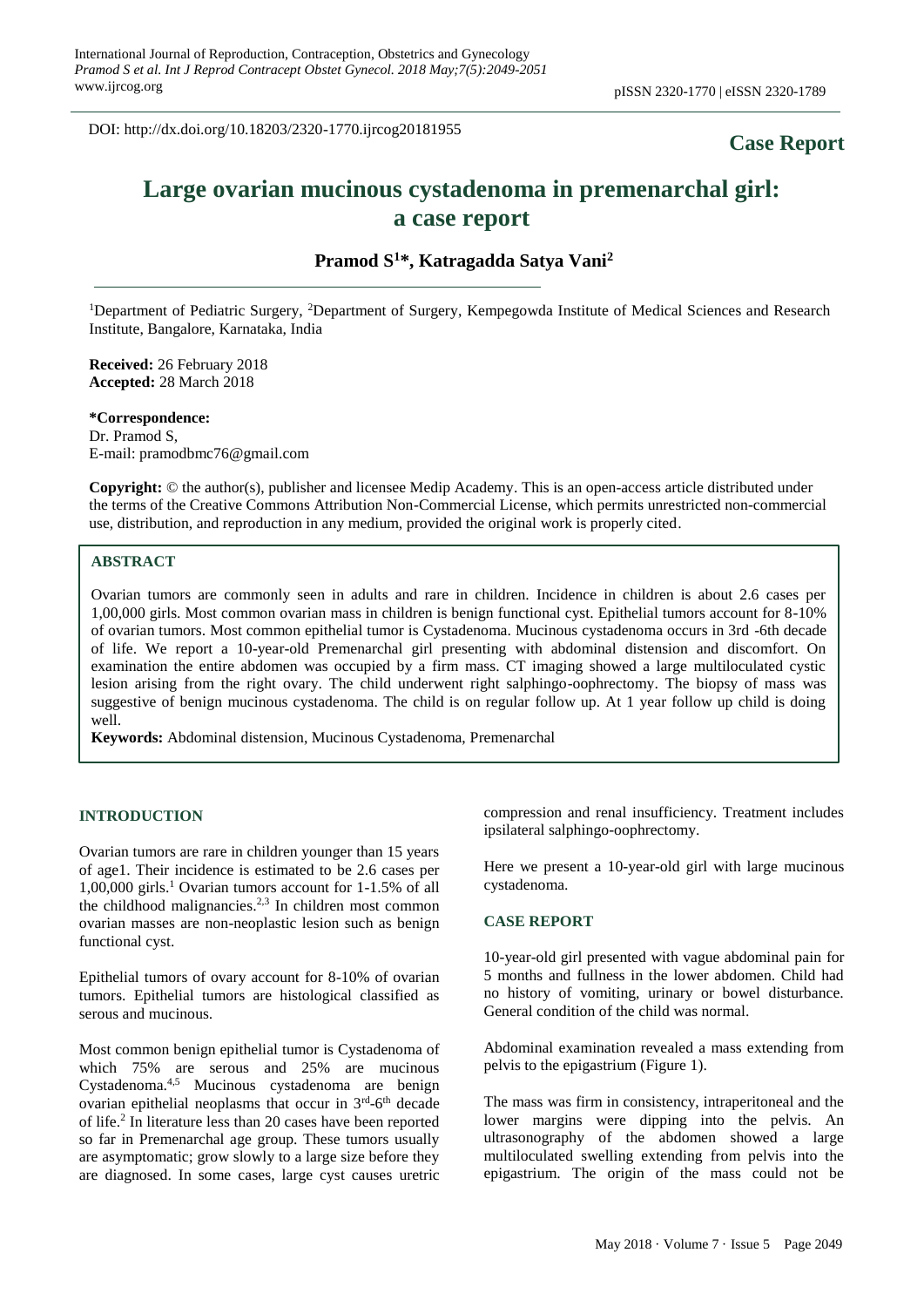identified. CT scan revealed a large multiloculated cystic swelling measuring about 13x12 cm arising from right ovary (Figure 2).



**Figure 1: Fullness of abdomen.**



**Figure 2: CT image showing multiloculated Cyst.**

Tumor markers CA125, CA 19-9, beta HCG and alpha feto protein were within normal limits. The routine blood investigations were within normal limits. Renal and liver function tests were also normal.

Child underwent laparotomy. The entire abdomen was filled with a smooth walled cystic mass. The right ovary was completely replaced by the mass (Figure 3).



**Figure 3: Intra operative picture.**

The left ovary was normal in size and shape for the age. The child underwent right salphingo-oophrectomy. Rest of the abdomen was normal. The child was started on feeds on post-operative day 2. Postoperative recovery was uneventful and child was discharged on postoperative day 5. Histopathology was suggestive of mucinous cystadenoma of right ovary. Child is on regular follow up since 1 year and recent follow up scan done one year after surgery shows normal left ovary.



**Figure 4: Excised Specimen.**

## **DISCUSSION**

Ovarian tumors and primary ovarian cyst are uncommon in children. One third of these masses are non neoplastic. In adolescence the differential diagnosis of ovarian masses include functional cyst, benign or malignant ovarian neoplasm, ovarian torsion and ovarian involvement with leukemia, lymphoma or metastatic disease. 2,6 Epithelial tumors account for 8-10% of neoplastic tumors. Epithelial ovarian tumors in children are commonly benign cystadenoma of which 75% are serous and remaining 25% mucinous.<sup>4,5</sup> Very few cases of benign mucinous cystadenoma have been reported in pediatric age group. About 19 cases of benign mucinous cystadenoma have been reported in pediatric age group.<sup>7</sup>

These tumors are usually slow growing with non specific symptoms. Hence diagnosis is delayed. Usual presentation is vague abdominal pain, discomfort and distension. In our case also the child had vague symptoms with abdominal distension since 5 months. On abdominal examination the mass was occupying the entire abdomen. This finding is compatible with previous reports in literature.<sup>7</sup> Usually the left ovary has predilection for these tumors.<sup>7</sup> But in our case the right ovary was involved.

The first modality of investigation includes ultrasonography of the abdomen and pelvis to identify the origin of the mass. In doubtful cases a CT or MRI may be required. In our child a CT was required to identify the organ from where mass had arisen. Pre-operative tumor markers which are estimated are CA 125, CA 19-9, Alfa Feto Protein and Beta HCG. CA 125 is a high molecular weight glycoprotein expressed by epithelial tumors. CA19-9 is an antigen secreted by mucinous tumors.